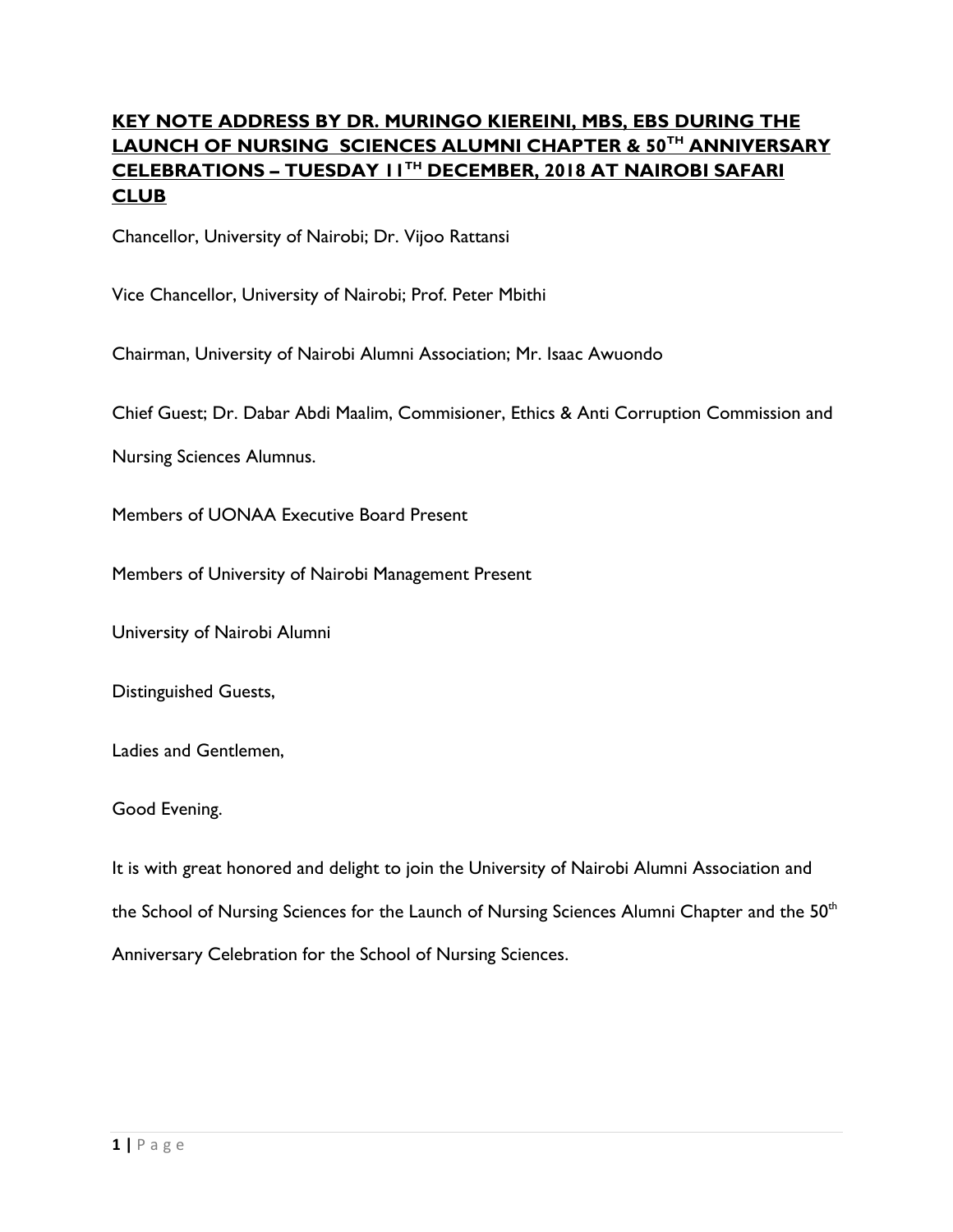#### **THE HUMANE TOUCH**

The first universal practical lesson nurses and medical workers learn is how to wash their hands. From there learning becomes more complex, when you took anatomy, the difficulty in memorizing all the names and spellings made you wonder whether you were in the right profession. But as you continued wading through nursing education and begun to settle down about 50% of your colleagues had dropped out. At this point you would find yourself faced with doubts and whether you would make it through. But in the midst of this uncertainty, names of drugs you could hardly pronounce were introduced, a clear indication of the torture whose intention was to push you out of the school!

Nursing has been a career for those who possess fortitudeand courage to continue no matter what. This Courage and determination elucidated by Florence Nightingale, the **Reformer and Founder** of modern nursing is the corner stone of the nursing profession today.

Similarly, starting nursing at the University of Nairobi in 1968 required unflinching determination and courage. It took many years of acrimony and protracted argument on the need to advance nursing education in Kenya. There were those in academia and the ministries of Health and Educationwho strongly believed there was no need for nurses to get higher education. According to them, such elevated education would be irrelevant given that nurses' receive instructions from doctors! However that reasoning was later weakened by the stand taken by WHO, UNICEF and other world bodies that health services in a country were largely dependent on the quality of nursing care. The international health bodies such as ICN and WHO supported the Ministry of Health with the necessary resources for the commencement of nursing education at the University of Nairobi.

Ladies and Gentlemen,

Kenya currently celebrates nursing education that has reached the highest levels. Nurses are trained at PhD and post doctoral levels, a level of education thataims to enhance competence,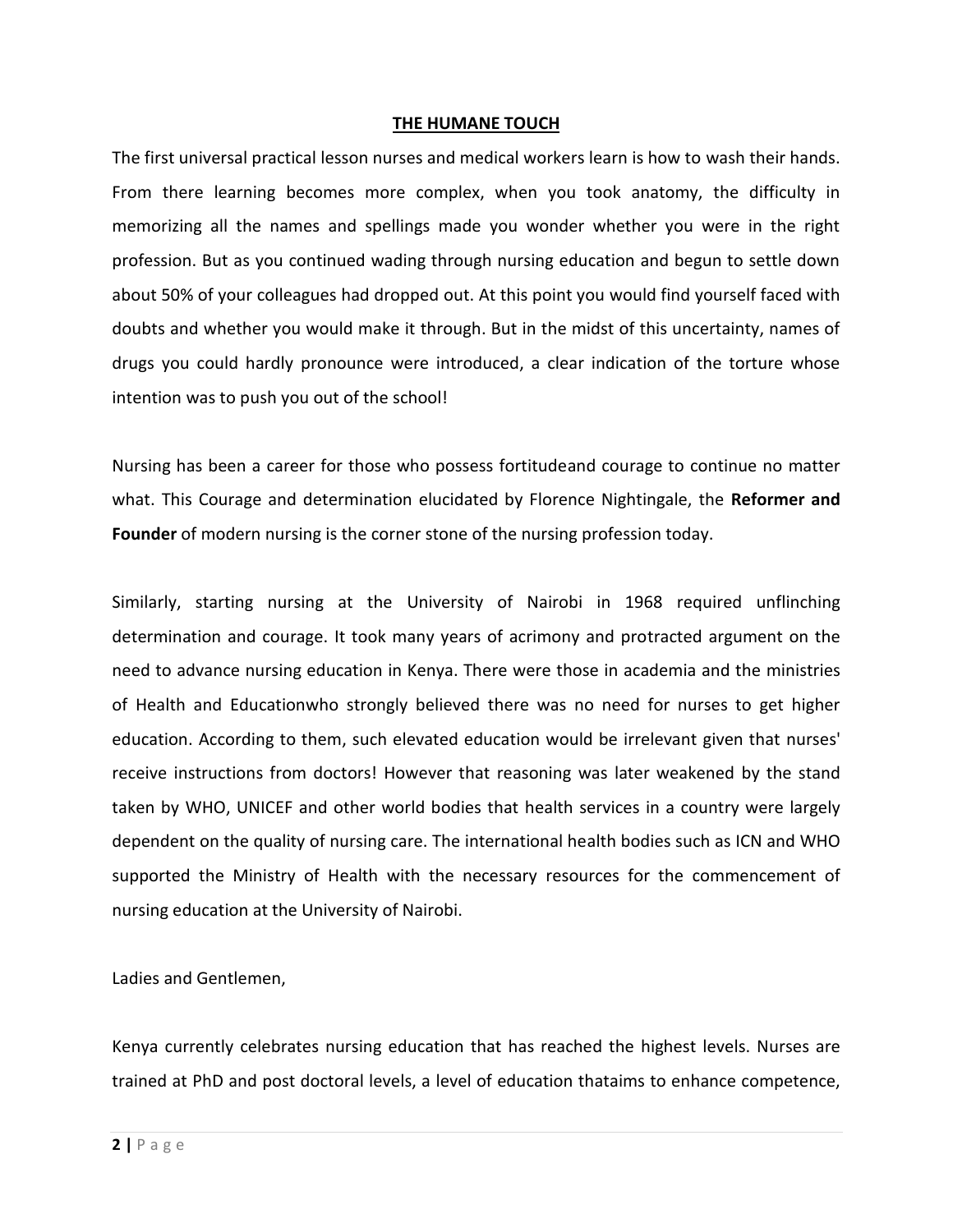promote progressive education and lifelong learning, leading to the production of practitioners who can provide quality care to communities. This level of learning would qualify nurses to sit at the highest policy making tables of all health matters including international health forums. Opportunities at global level for nurses equipped with higher learning are vast and will remain so in the future.

As nurses continue to acquire higher education, they need to pay special attention to the changing global environment especially in areas of information technology and artificial intelligence.

## • Information Technology

Patients and general populations have access to large amounts of information more so than any other time in history. For instance the Google search engine has a mega bank of all information one could think of. Google has also created information tools for self diagnosis, possible medications in both conventional and alternative medicine. And am sure many of you have had to battle with the diagnosis from Dr. Google with your patients. It is possible also to find the best institutions for various diseases and health conditions all over the world.

### • Artificial Intelligence (AI)

AI is a disrupter likely to change the manner in which we approach the health profession. AI shall improve analytics, accelerate accuracy, reduce fraud, and in health applications achieve security, and operational excellence. But as far as nursing is concerned, AI is likely to create a challenge and this is seen best in Japan where they have already created a prototype of humanized robots. This robotic nurse is fashioned to mimic human mannerisms including singing to the patients. Robots are already in use in the manufacturing industry, in the military especially in the development of drones.

• Recognition of Nursing as a profession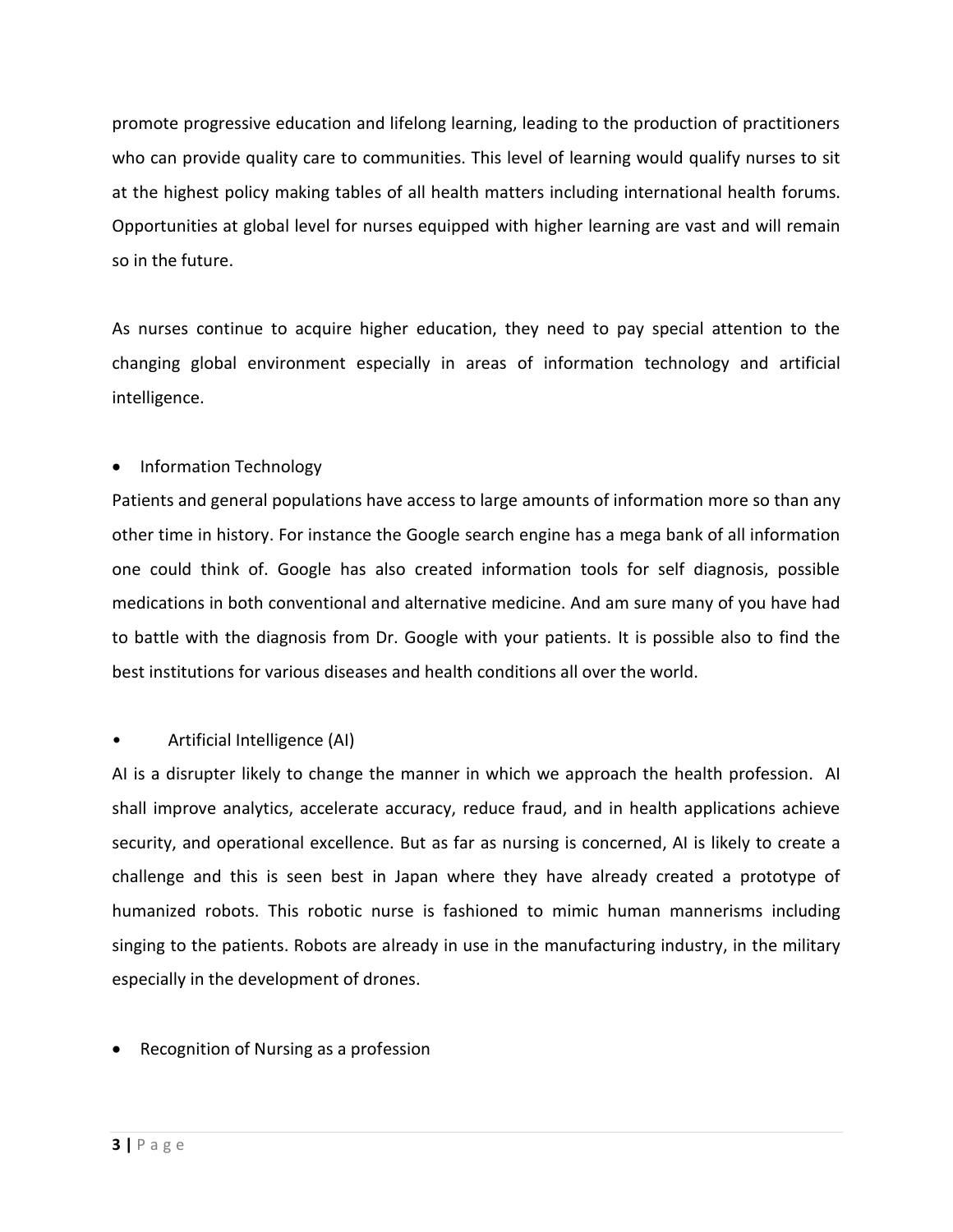The important role nurses play is indisputable, they are by far the largest force in the provision of health care in the nation from the highest level to the grassroots. However, for a long time nurses in Kenya have been neglected, their pay and terms of service leavesa lot to be desired. The challenge for both National and County governments' is the appointment of qualified nurses in positions of leadership. Additionally nurses should push for legislation which allows for liberal nursing practices.

Ladies and Gentlemen,

In this century there will be countless developments, innovations and challenges. Conventional practices in medicine will not be spared either. I hold the view that nurses of the 21st century must endeavor to be multi-skilled and ready to undertake research in nursing and implementation of science. Nurses should be prepared as consultants to guide care at the bedside.

No matter how technically advanced our field gets, patients will always need the human touch; the specialized healing hands of nurses. The role of a nurse cannot be overemphasized, patients need to hear ourvoices lifting their broken spirits; a Nurse is the most faithful advocate for patients. But despite these changes, there are human traits that won't change, in as much as they are diminishing fast, supply and demand will certainly put a very high premium to these human attributes.

As I conclude, being a nurse is a noble and honorable profession, and it is a true honor and pleasure to speak before you during this auspicious occasion as we mark 50 years in Kenya at university level. When I begun this journey, I always believed one day we would be a fraternity of great worth and I am extremely pleased at how far we have come. This is not to say it has not been without its hardships but it has been a worthy challenge.